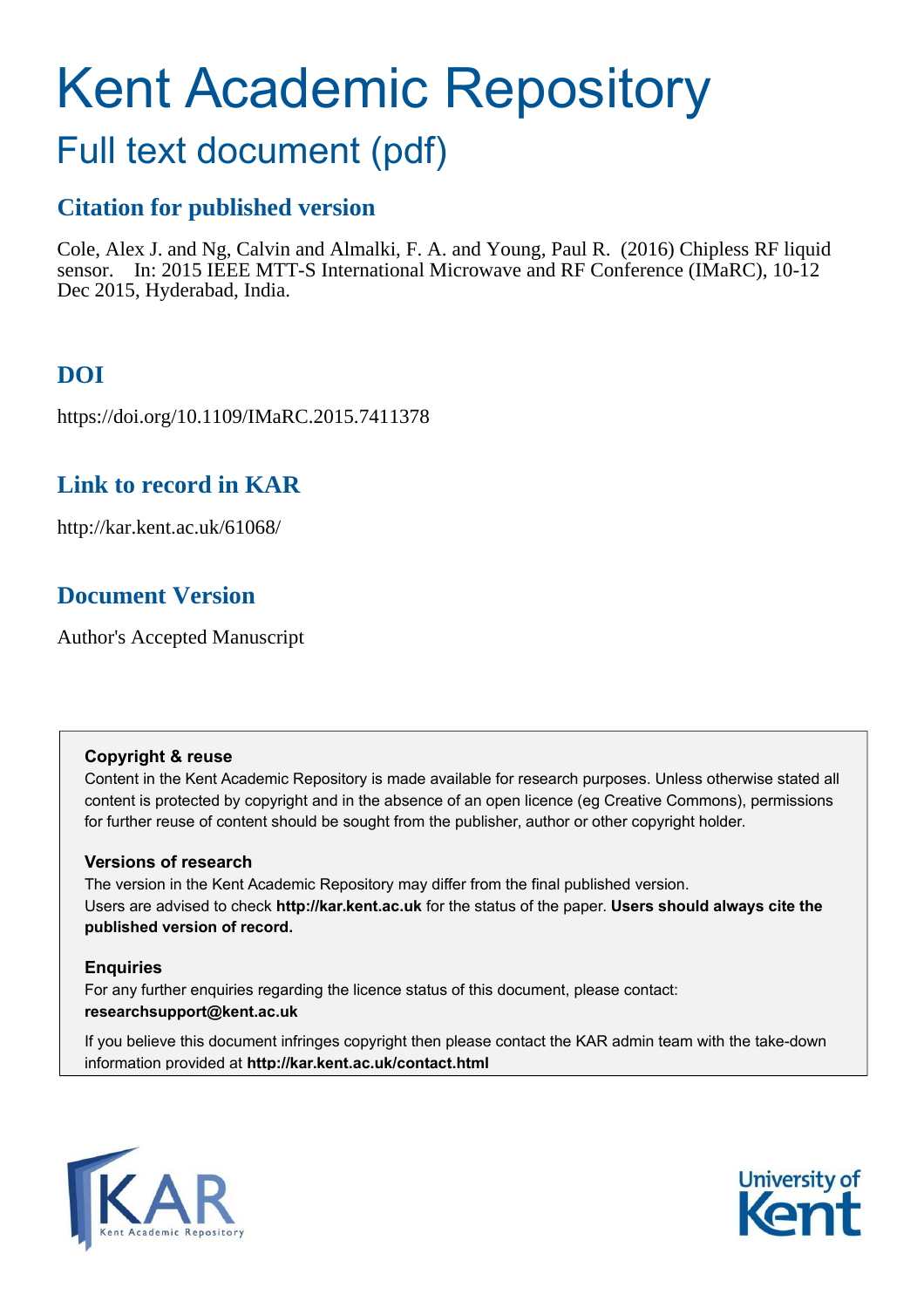# *Chipless RF Liquid Sensor*

A.J.Cole, C.C.H.Ng, F.A.Almalki, P.R.Young School of Engineering and Digital Arts University of Kent Canterbury, United Kingdom ajc87@kent.ac.uk

*Abstract***—A method for the wireless evaluation of the dielectric permittivity of liquids is presented. The use of a thinfilm, slotted waveguide sleeve around a standard unplasticised polyvinyl chloride pipe is proposed. Wireless interrogation of the slot with a plane wave excites a resonant mode whose frequency is dependent on the dielectric permittivity within the pipe. The proposed method allows for measurements to be taken** *in situ* **with no need for samples. The device has good potential for very low-cost monitoring applications, which may require real-time, continuous assessment.** 

### *Keywords—Waveguide; dielectric measurements; microwave sensors; chipless.*

### I. INTRODUCTION

There are many different applications of microwave remote sensing [1], whether active or passive. Microwave sensors have been used to monitor or measure in a variety of scenarios [2-6]. In industrial processes where pipes are commonly used to distribute liquids, it would be beneficial to have a low-cost, wireless system able to monitor their contents. It is possible to fabricate devices whose resonance is altered by the presence of media with different dielectric constants. By utilising industrial liquids as such media, known permittivities can be exploited to provide a family of resonances, which can be used to determine the particular liquid present.

In [7], Lobato-Morales *et al.* make use of the cavity perturbation technique for the assessment of dielectric properties. A rectangular waveguide containing a narrow height epsilon-near-zero (ENZ) channel operating at 5.4-GHz is shifted by 660-MHz by samples placed in the centre of the ENZ tunnel. As an extension to this work [8], Lobato-Morales *et al.* implemented a wireless sensor to measure the complex dielectric permittivity of industrial liquids using passive tag antennas connected to a substrate-integrated-waveguide (SIW). The tag operates at 4GHz and is capable of measuring small sample volumes with dielectric constants below 20. In [9], Verma *et al.* utilise the Q-factor of a microstrip patch to determine the complex permittivity of various dielectrics.

This paper outlines the potential application of thin-film technology to create a chipless RF sensor to measure the

dielectric properties of liquids inside a length of pipe. The possibility for *in situ* wireless measurements of liquids flowing within a nonmetal pipe could have strong potential in industrial processes.

The paper layout is as follows. Section II outlines the wireless sensing method, section III characterises the sensor, and section IV presents the liquid sensing results.

#### II. LIQUID SENSING METHOD

Circular waveguide provides useful geometry for liquid sensing, as the use of thin films such as Mylar allows for the fabrication of copper sleeves which can be wrapped around pipes of varying radii. By inserting a slot along the length of the waveguide and essentially creating an elongated split-ring resonator (SRR), it is possible to excite the device with an incident plane wave. Fig. 1 displays the electric field distribution across the radial cross-section of an excited, unplasticised polyvinyl chloride (uPVC) pipe fitted with an external slotted waveguide sleeve. The field is a maximum at the slot, and reduces to zero at the opposite boundary, where a significant portion exists within the space inside the uPVC pipe walls. At resonance, the field encounters an inhomogeneous medium consisting of two dielectric layers, the uPVC pipe and its internal contents. Assuming constant dimensions, the resonant frequency of the slot depends on the permittivity of these contents, and thus can be used to determine the electrical properties of liquids flowing within the pipe.



Fig. 1. Simulated electric field at resonance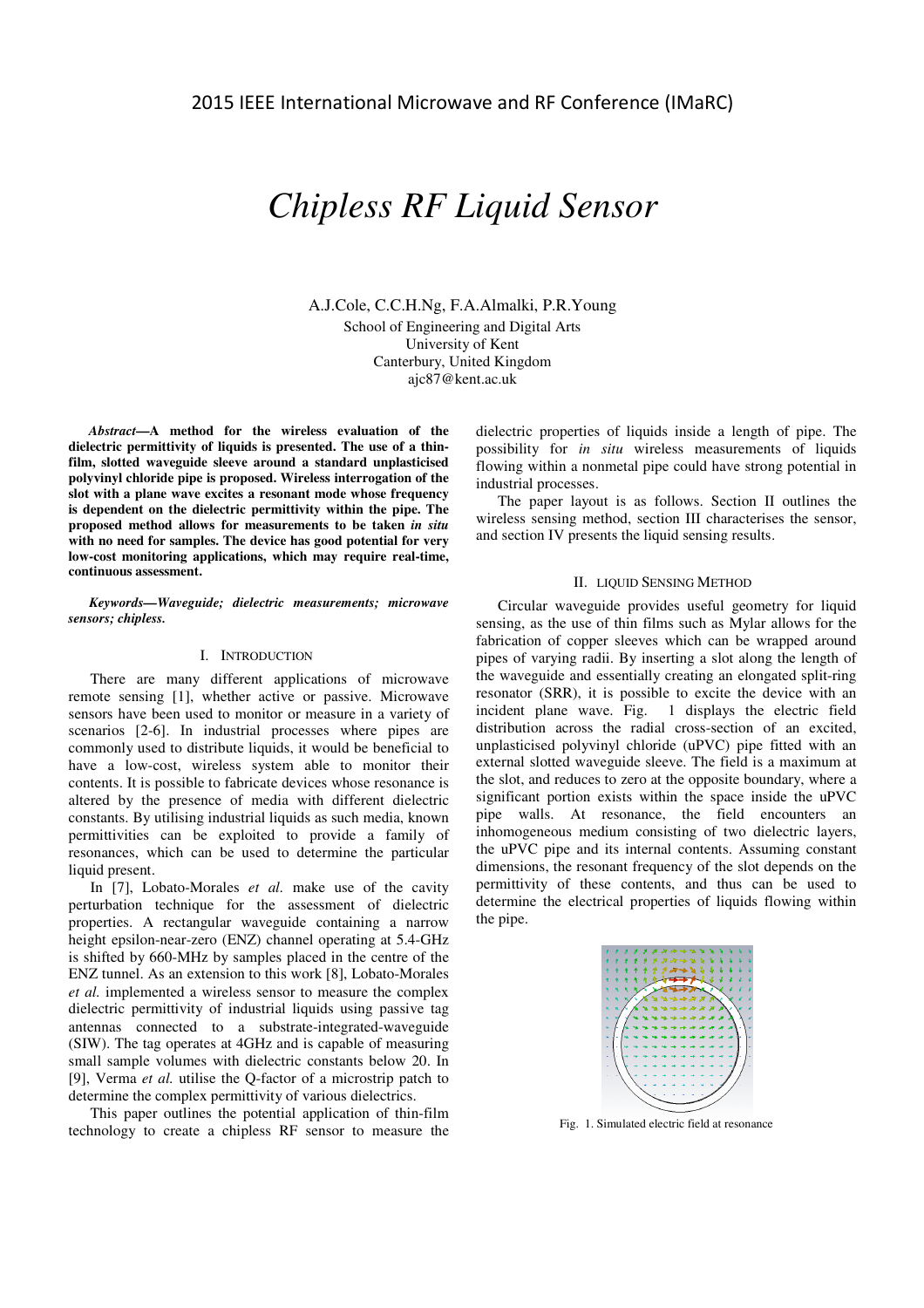### III. DEVICE CHARACTERISATION

With no liquid(s) present, the slot resonance is determined by several parameters. The simulated frequency response of the sensor is assessed by observing the reflection of an incident plane wave orientated in the *x*-direction. For all simulations (for unchanged parameters) the slot width and length is 2mm and 50mm respectively, and uPVC pipe thickness is 1.2mm. The electrical properties of uPVC are difficult to find in literature, but a survey of various specifications returns a dielectric constant  $\varepsilon_r = 3$ . Fig. 2 displays the geometry of the sensor, the slot length is aligned in the *y*-direction. All simulations were performed in Computer Simulation Technology's (CST) Microwave Studio and neglect uPVC loss.

Fig. 3 shows the effect of changing the outer radius of the uPVC pipe, varying from 6mm to 14mm. The sensor behaves similarly to the single split ring detailed in [10], and in fact when the uPVC is replaced by air, the simulated resonant frequency is 1.77-GHz, which matches the numerical result of a 10mm radius single split ring in [10]. Fig. 4 displays the lesser effect of varying the slot length, where a change in almost 50mm has a significant but reduced impact. A longer slot length does, however, provide a larger effective apperture which will increase the magnitude of the reflected signal. Finally, Fig. 5 shows the effect of changing the slot width. It can be seen that the device continues to operate with very small dimensions, although a width of 2mm has been used for liquid measurements.

### IV. LIQUID SENSING

Three industrial chemicals have been assessed: Butanol, Ethanol and Methanol. The electrical properties of each liquid were obtained from [11], where Gregory and Clarke present various models for the complex permittivities of each liquid. The dispersion data was imported into CST, where all liquids are assumed to be slightly below room temperature, at 20C.

 Fig. 6 shows the S11 results for air, Butanol and Ethanol. The uPVC loss is neglected, explaining the peak for an airfilled pipe, whereas Butanol and Ethanol have relatively high loss tangents, as seen in Fig. 7, and therefore attenuate at resonance. Methanol has a very high dielectric constant at low frequencies, and the majority of the electric field is contained within the walls of the pipe, rather than the liquid. For a reasonable result it would be necessary to operate at higher frequencies where the dielectric constant is lower, as can be seen in Fig. 8. It is also interesting to note that Methanol has a



Fig. 2. Simulated liquid sensor



Fig. 3. Simulated frequency response for different radii



Fig. 4. Simulated frequency response for different slot lengths



Fig. 5. Simulated frequency response for different slot widths

considerably lower loss tangent than Butanol and Ethanol, shown in Fig. 7, and this could perhaps contribute to lack of any significant attenuation, as observed with the other liquids.

As a caveat of using a longer slot length to provide a larger effective aperture, it is possible to detect variations in the level of liquid. Assuming a vertically placed pipe, where liquid moves up or down, the frequency response should shift between an air-filled pipe when empty, and a liquid-filled pipe when full. Indeed, Fig. 9 shows the effect of emptying a Butanol-filled pipe in 5mm increments. Changing the level of ethanol yielded similar results.

The permittivity of each liquid is temperature dependent [11], particularly at lower frequencies. Fig. 10 shows the effect of temperature on the dielectric constant of Ethanol. Given the changes in value, the sensor would be capable of detecting relatively small variations in temperature.